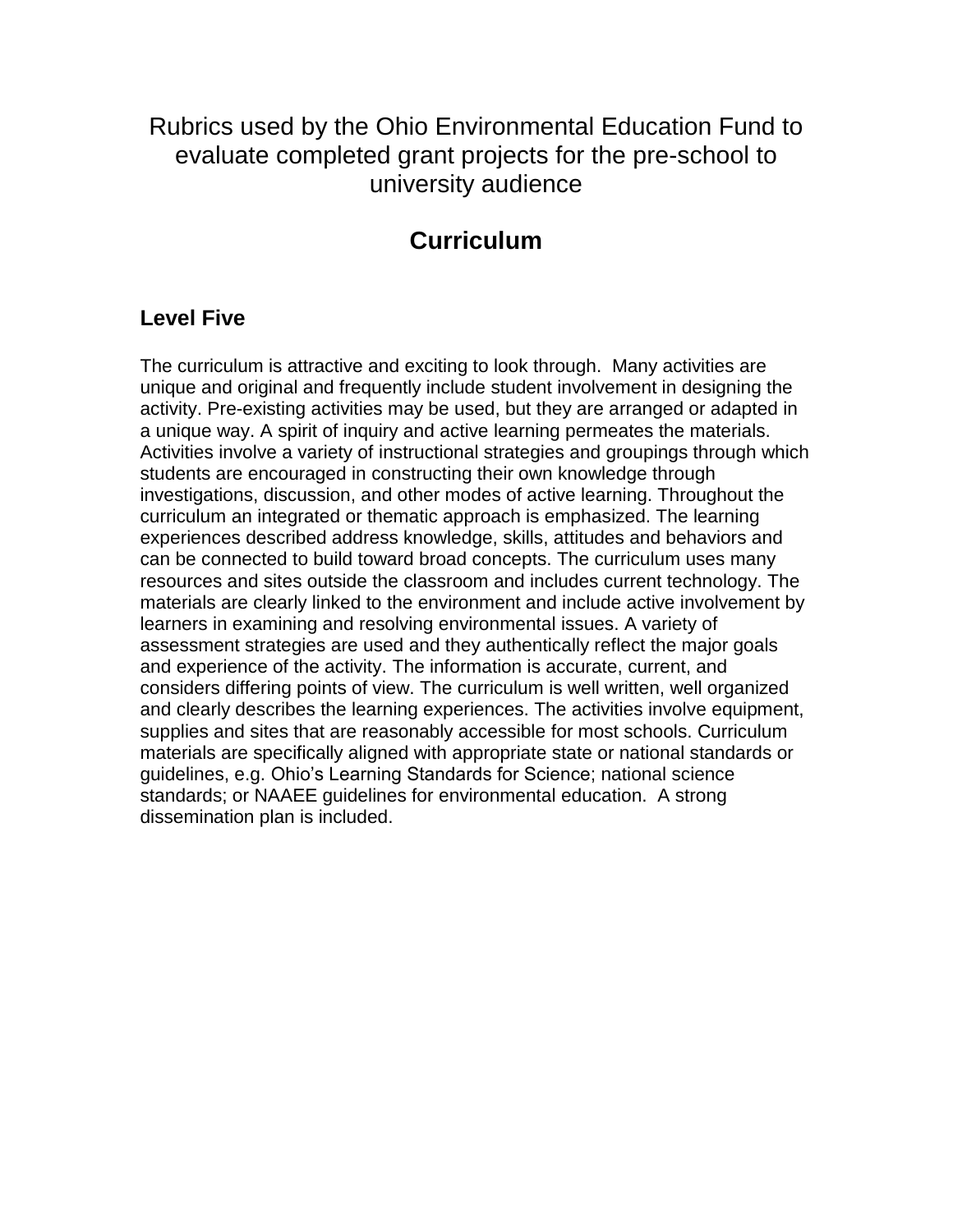## **Curriculum Level Four**

The curriculum is innovative and engaging. Inquiry is emphasized with learners participating in the design of some aspects of the learning experiences. Active learning predominates, a variety of groupings are incorporated, and instructional strategies are varied to meet the needs of students with different strengths and styles. An integrated and/or thematic approach is emphasized and activities can be connected to build toward broad concepts. Both indoor and outdoor activities are included and opportunities for involvement in environmental issues are suggested. A variety of assessment strategies are suggested. The curriculum is well organized, with some original activities, and the activities are clearly described. The activities involve equipment, supplies and sites that are accessible for most schools. Materials have been developed collaboratively and at least partially field tested. An acceptable dissemination plan is provided.

## **Curriculum Level Three**

The curriculum is solid environmental education. Active learning is emphasized and includes some choices students can make to personalize the activity. A variety of instructional strategies are used and include some group work. An integrated and/or thematic approach is emphasized. Pre-existing activities are used, but are drawn from a variety of programs. Assessment strategies are not diverse or are missing. The information provided is accurate, current and considers differing points of view. Activities are clearly described but an overall organizational scheme for the curriculum may not be evident. The materials have not been developed collaboratively or field-tested. A dissemination plan is weak or missing.